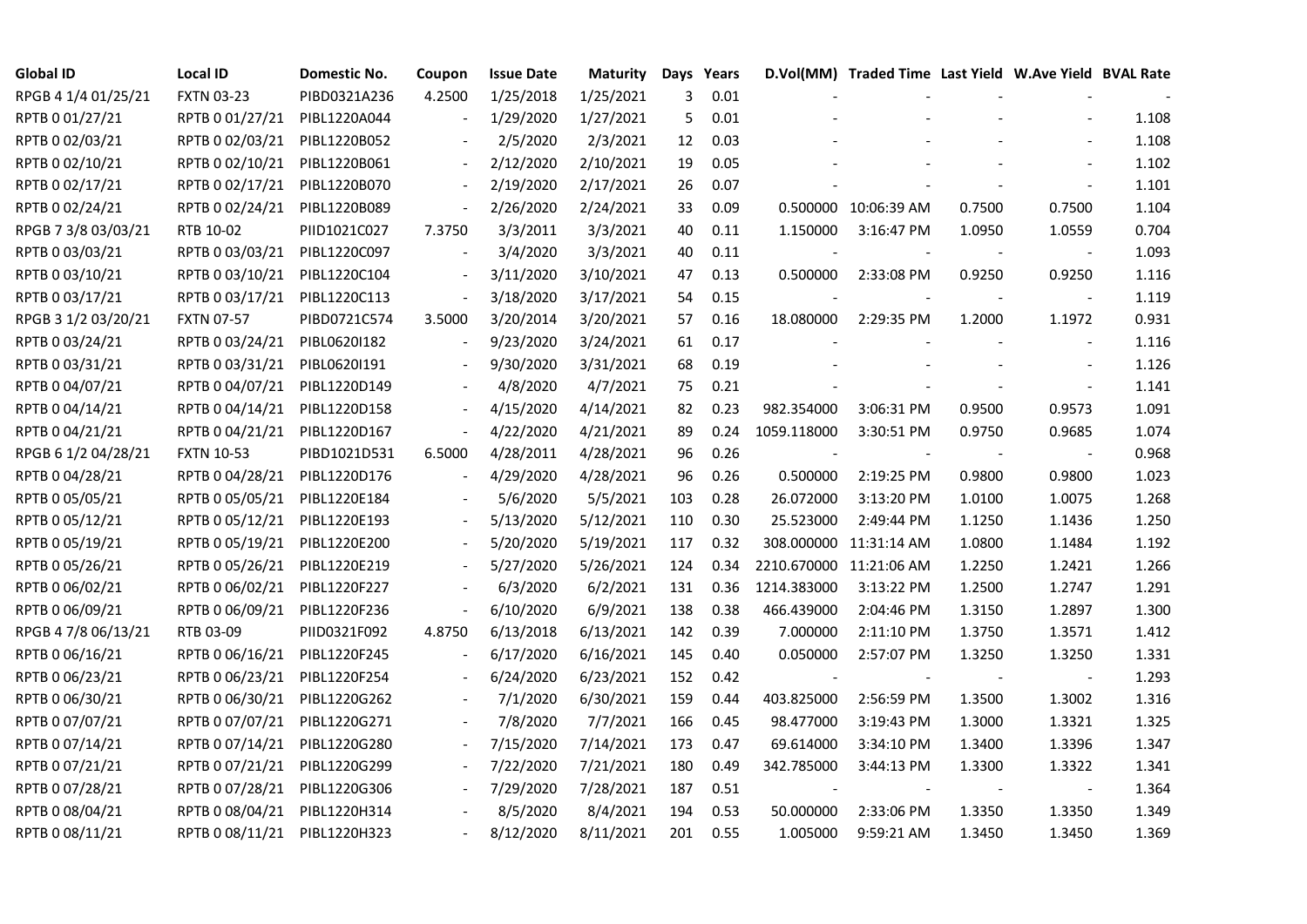| <b>Global ID</b>     | Local ID          | Domestic No. | Coupon                   | <b>Issue Date</b> | <b>Maturity</b> |     | Days Years |                         | D.Vol(MM) Traded Time Last Yield W.Ave Yield BVAL Rate |                          |                |       |
|----------------------|-------------------|--------------|--------------------------|-------------------|-----------------|-----|------------|-------------------------|--------------------------------------------------------|--------------------------|----------------|-------|
| RPTB 0 08/18/21      | RPTB 0 08/18/21   | PIBL1220H332 |                          | 8/19/2020         | 8/18/2021       | 208 | 0.57       |                         |                                                        |                          |                | 1.386 |
| RPTB 0 08/25/21      | RPTB 0 08/25/21   | PIBL1220H341 |                          | 8/26/2020         | 8/25/2021       | 215 | 0.59       |                         | 40.181000 10:56:25 AM                                  | 1.3350                   | 1.3351         | 1.403 |
| RPTB 0 09/01/21      | RPTB 0 09/01/21   | PIBL1220I359 |                          | 9/2/2020          | 9/1/2021        | 222 | 0.61       | 1.100000                | 2:34:42 PM                                             | 1.3750                   | 1.3750         | 1.400 |
| RPTB 0 09/08/21      | RPTB 0 09/08/21   | PIBL1220I368 | $\blacksquare$           | 9/9/2020          | 9/8/2021        | 229 | 0.63       |                         |                                                        |                          | $\blacksquare$ | 1.407 |
| RPTB 0 09/22/21      | RPTB 0 09/22/21   | PIBL1220I386 | $\overline{\phantom{a}}$ | 9/23/2020         | 9/22/2021       | 243 | 0.67       |                         | 2.000000 11:53:34 AM                                   | 1.4000                   | 1.4000         | 1.437 |
| RPTB 0 09/29/21      | RPTB 0 09/29/21   | PIBL12201395 |                          | 9/30/2020         | 9/29/2021       | 250 | 0.68       |                         |                                                        |                          |                | 1.445 |
| RPTB 0 10/06/21      | RPTB 0 10/06/21   | PIBL1220J401 |                          | 10/7/2020         | 10/6/2021       | 257 | 0.70       |                         | 1.010000 10:48:08 AM                                   | 1.4500                   | 1.4500         | 1.396 |
| RPTB 0 10/13/21      | RPTB 0 10/13/21   | PIBL1220J410 |                          | 10/14/2020        | 10/13/2021      | 264 | 0.72       |                         |                                                        |                          |                | 1.449 |
| RPGB 5 3/4 10/20/21  | RTB 10-03         | PIID1021J039 | 5.7500                   | 10/20/2011        | 10/20/2021      | 271 | 0.74       |                         | 1.000000 11:03:22 AM                                   | 1.6000                   | 1.6000         | 1.358 |
| RPTB 0 10/20/21      | RPTB 0 10/20/21   | PIBL1220J429 |                          | 10/21/2020        | 10/20/2021      | 271 | 0.74       |                         | 58.600000 11:35:49 AM                                  | 1.4650                   | 1.4650         | 1.486 |
| RPTB 0 10/27/21      | RPTB 0 10/27/21   | PIBL1220J438 |                          | 10/28/2020        | 10/27/2021      | 278 | 0.76       |                         |                                                        |                          | $\blacksquare$ | 1.491 |
| RPTB 0 11/03/21      | RPTB 0 11/03/21   | PIBL1220K445 |                          | 11/4/2020         | 11/3/2021       | 285 | 0.78       | 1100.891000 11:38:21 AM |                                                        | 1.4250                   | 1.4282         | 1.433 |
| RPTB 0 11/10/21      | RPTB 0 11/10/21   | PIBL1220K454 |                          | 11/11/2020        | 11/10/2021      | 292 | 0.80       |                         | 70.830000 11:36:49 AM                                  | 1.4515                   | 1.4559         | 1.526 |
| RPTB 0 11/17/21      | RPTB 0 11/17/21   | PIBL1220K463 |                          | 11/18/2020        | 11/17/2021      | 299 | 0.82       |                         | 1.010000 10:59:02 AM                                   | 1.4500                   | 1.4329         | 1.544 |
| RPGB 5 3/4 11/24/21  | <b>FXTN 10-55</b> | PIBD1021K551 | 5.7500                   | 11/24/2011        | 11/24/2021      | 306 | 0.84       |                         |                                                        |                          |                | 1.527 |
| RPTB 0 11/24/21      | RPTB 0 11/24/21   | PIBL1220K472 |                          | 11/25/2020        | 11/24/2021      | 306 | 0.84       |                         |                                                        |                          |                | 1.492 |
| RPTB 0 12/01/21      | RPTB 0 12/01/21   | PIBL1220L480 |                          | 12/2/2020         | 12/1/2021       | 313 | 0.86       |                         |                                                        |                          |                | 1.516 |
| RPTB 0 12/07/21      | RPTB 0 12/07/21   | PIBL1220L499 | $\overline{\phantom{a}}$ | 12/9/2020         | 12/7/2021       | 319 | 0.87       |                         |                                                        |                          |                | 1.515 |
| RPTB 0 12/15/21      | RPTB 0 12/15/21   | PIBL1220L505 | $\blacksquare$           | 12/16/2020        | 12/15/2021      | 327 | 0.90       |                         |                                                        |                          |                | 1.535 |
| RPTB 0 01/05/22      | RPTB 0 01/05/22   | PIBL1221A015 |                          | 1/6/2021          | 1/5/2022        | 348 | 0.95       |                         | 642.831000 11:36:19 AM                                 | 1.5250                   | 1.5638         | 1.565 |
| RPTB 0 01/12/22      | RPTB 0 01/12/22   | PIBL1221A024 | $\overline{\phantom{a}}$ | 1/13/2021         | 1/12/2022       | 355 | 0.97       |                         | 20.000000 11:23:34 AM                                  | 1.5650                   | 1.5650         | 1.583 |
| RPGB 63/8 01/19/22   | <b>FXTN 10-54</b> | PIBD1022G545 | 6.3750                   | 7/19/2011         | 1/19/2022       | 362 | 0.99       | $\blacksquare$          |                                                        | $\overline{\phantom{a}}$ | $\sim$         | 1.432 |
| RPTB 0 01/19/22      | RPTB 0 01/19/22   | PIBL1221A033 |                          | 1/20/2021         | 1/19/2022       | 362 | 0.99       | 821.624000              | 3:39:17 PM                                             | 1.5650                   | 1.5722         | 1.575 |
| RPGB 4 01/26/22      | <b>FXTN 05-74</b> | PIBD0522A747 | 4.0000                   | 1/26/2017         | 1/26/2022       | 369 | 1.01       |                         | 2.770000 10:53:54 AM                                   | 1.6150                   | 1.6150         | 1.538 |
| RPGB 15 03/14/22     | <b>FXTN 20-02</b> | PIBD2022C021 | 15.0000                  | 3/14/2002         | 3/14/2022       | 416 | 1.14       |                         |                                                        |                          | $\blacksquare$ | 1.415 |
| RPGB 4 3/4 07/04/22  | <b>FXTN 03-24</b> | PIBD0322G247 | 4.7500                   | 7/4/2019          | 7/4/2022        | 528 | 1.45       | 17.425000               | 2:58:17 PM                                             | 1.6500                   | 1.6457         | 1.572 |
| RPGB 4 7/8 08/02/22  | <b>FXTN 10-56</b> | PIBD1022H562 | 4.8750                   | 8/2/2012          | 8/2/2022        | 557 | 1.53       |                         |                                                        |                          | $\blacksquare$ | 1.625 |
| RPGB 4 3/4 09/13/22  | <b>FXTN 10-57</b> | PIBD1022I570 | 4.7500                   | 9/13/2012         | 9/13/2022       | 599 | 1.64       |                         |                                                        |                          | $\sim$         | 1.672 |
| RPGB 12 3/4 10/17/22 | <b>FXTN 20-03</b> | PIBD2022J033 | 12.7500                  | 10/17/2002        | 10/17/2022      | 633 | 1.73       |                         |                                                        |                          | $\blacksquare$ | 1.703 |
| RPGB 4 5/8 12/04/22  | RTB 05-11         | PIID0522L114 | 4.6250                   | 12/4/2017         | 12/4/2022       | 681 | 1.86       | 47.100000               | 2:50:37 PM                                             | 1.8000                   | 1.8081         | 1.824 |
| RPGB 4 12/06/22      | <b>FXTN 10-58</b> | PIBD1022L585 | 4.0000                   | 12/6/2012         | 12/6/2022       | 683 | 1.87       | 2368.235000             | 3:36:33 PM                                             | 1.8650                   | 1.8748         | 1.865 |
| RPGB 4 3/8 02/11/23  | RTB 03-10         | PIID0323B101 | 4.3750                   | 2/11/2020         | 2/11/2023       | 750 | 2.05       | 810.050000              | 3:33:57 PM                                             | 1.8200                   | 1.8076         | 1.770 |
| RPGB 13 02/20/23     | <b>FXTN 20-04</b> | PIBD2023B048 | 13.0000                  | 2/20/2003         | 2/20/2023       | 759 | 2.08       |                         |                                                        |                          |                | 1.814 |
| RPGB 5 1/2 03/08/23  | <b>FXTN 05-75</b> | PIBD0523C752 | 5.5000                   | 3/8/2018          | 3/8/2023        | 775 | 2.12       | 450.000000              | 3:56:01 PM                                             | 1.8500                   | 1.8633         | 1.867 |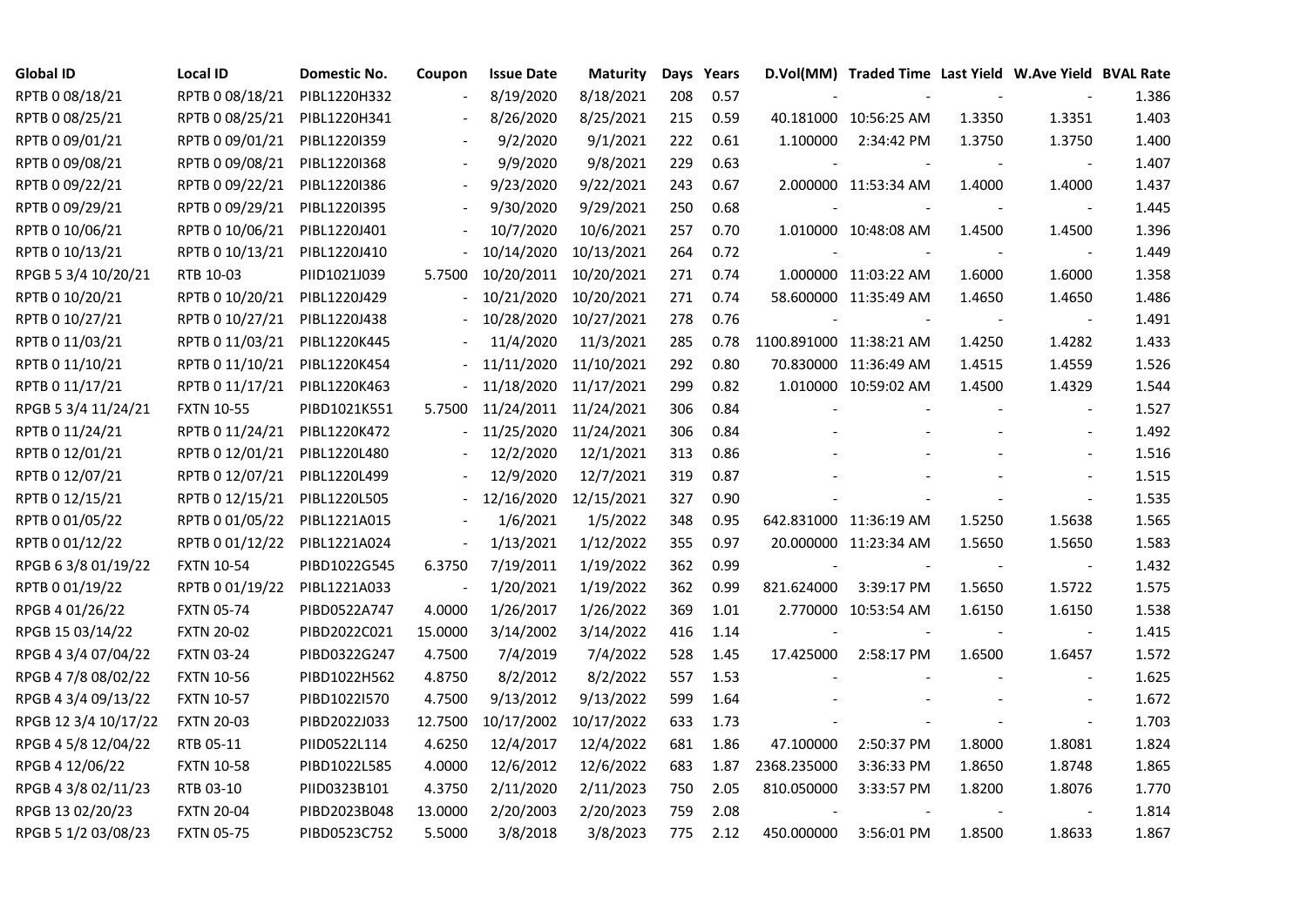| <b>Global ID</b>     | <b>Local ID</b>   | Domestic No. | Coupon  | <b>Issue Date</b> | <b>Maturity</b>       |     | Days Years |             | D.Vol(MM) Traded Time Last Yield W.Ave Yield BVAL Rate |        |                          |       |
|----------------------|-------------------|--------------|---------|-------------------|-----------------------|-----|------------|-------------|--------------------------------------------------------|--------|--------------------------|-------|
| RPGB 3 1/2 04/21/23  | <b>FXTN 07-58</b> | PIBD0723D588 | 3.5000  | 4/21/2016         | 4/21/2023             | 819 | 2.24       | 3397.009200 | 3:43:41 PM                                             | 1.8600 | 1.8732                   | 1.871 |
| RPGB 11 7/8 05/29/23 | <b>FXTN 20-05</b> | PIBD2023E054 | 11.8750 | 5/29/2003         | 5/29/2023             | 857 | 2.35       |             |                                                        |        |                          | 1.860 |
| RPGB 3 1/4 08/15/23  | RTB 10-04         | PIID1023H046 | 3.2500  | 8/15/2013         | 8/15/2023             | 935 | 2.56       | 655.945000  | 3:46:44 PM                                             | 2.0000 | 1.9184                   | 1.912 |
| RPGB 2 3/8 09/10/23  | <b>FXTN 03-25</b> | PIBD0323I252 | 2.3750  | 9/10/2020         | 9/10/2023             | 961 | 2.63       | 600.520000  | 3:31:29 PM                                             | 1.9000 | 1.8904                   | 1.891 |
| RPGB 11 3/8 10/23/23 | <b>FXTN 20-06</b> | PIBD2023J068 | 11.3750 | 10/23/2003        | 10/23/2023 1,004      |     | 2.75       |             |                                                        |        | $\overline{\phantom{a}}$ | 2.000 |
| RPGB 6 1/4 03/12/24  | RTB 05-12         | PIID0524C129 | 6.2500  | 3/12/2019         | 3/12/2024 1,145       |     | 3.14       | 67.350000   | 2:58:39 PM                                             | 1.9250 | 1.9250                   | 1.928 |
| RPGB 4 1/2 04/20/24  | <b>FXTN 07-59</b> | PIBD0724D595 | 4.5000  | 4/20/2017         | 4/20/2024 1,184       |     | 3.24       | 336.990000  | 2:37:02 PM                                             | 2.1200 | 2.1400                   | 2.140 |
| RPGB 12 3/8 06/03/24 | <b>FXTN 20-07</b> | PIBD2024F075 | 12.3750 | 6/3/2004          | 6/3/2024 1,228        |     | 3.36       |             |                                                        |        |                          | 2.161 |
| RPGB 12 7/8 08/05/24 | <b>FXTN 20-08</b> | PIBD2024H086 | 12.8750 | 8/5/2004          | 8/5/2024 1,291        |     | 3.54       |             |                                                        |        |                          | 2.204 |
| RPGB 4 1/8 08/20/24  | <b>FXTN 10-59</b> | PIBD1024H595 | 4.1250  | 8/20/2014         | 8/20/2024 1,306       |     | 3.58       | 3577.200000 | 2:37:40 PM                                             | 2.1500 | 2.1429                   | 2.139 |
| RPGB 4 1/4 10/17/24  | <b>FXTN 05-76</b> | PIBD0524J762 | 4.2500  | 10/17/2019        | 10/17/2024 1,364      |     | 3.73       | 0.050000    | 2:38:40 PM                                             | 2.2500 | 2.2500                   | 2.263 |
| RPGB 13 3/4 11/11/24 | <b>FXTN 20-09</b> | PIBD2024K091 | 13.7500 | 11/11/2004        | 11/11/2024 1,389      |     | 3.80       |             |                                                        |        | $\blacksquare$           | 2.388 |
| RPGB 5 3/4 04/12/25  | <b>FXTN 07-61</b> | PIBD0725D618 | 5.7500  | 4/12/2018         | 4/12/2025 1,541       |     | 4.22       |             |                                                        |        |                          | 2.544 |
| RPGB 12 1/8 04/14/25 | <b>FXTN 20-10</b> | PIBD2025D103 | 12.1250 | 4/14/2005         | 4/14/2025 1,543       |     | 4.23       |             |                                                        |        | $\blacksquare$           | 2.591 |
| RPGB 2 5/8 08/12/25  | RTB 05-13         | PIID0525H130 | 2.6250  | 8/12/2020         | 8/12/2025 1,663       |     | 4.55       | 3078.465000 | 3:55:49 PM                                             | 2.5490 | 2.5530                   | 2.552 |
| RPGB 3 5/8 09/09/25  | <b>FXTN 10-60</b> | PIBD10251608 | 3.6250  | 9/9/2015          | 9/9/2025 1,691        |     | 4.63       | 2320.375000 | 3:49:46 PM                                             | 2.5550 | 2.5566                   | 2.549 |
| RPGB 12 1/8 10/20/25 | <b>FXTN 20-11</b> | PIBD2025J116 | 12.1250 | 10/20/2005        | 10/20/2025 1,732      |     | 4.74       |             |                                                        |        |                          | 2.482 |
| RPGB 18 1/4 11/29/25 | <b>FXTN 25-01</b> | PIBD2525K015 | 18.2500 | 11/29/2000        | 11/29/2025 1,772      |     | 4.85       |             |                                                        |        |                          | 2.505 |
| RPGB 10 1/4 01/19/26 | <b>FXTN 20-12</b> | PIBD2026A122 | 10.2500 | 1/19/2006         | 1/19/2026 1,823       |     | 4.99       |             |                                                        |        |                          | 2.606 |
| RPGB 6 1/4 02/14/26  | <b>FXTN 07-62</b> | PIBD0726B627 | 6.2500  | 2/14/2019         | 2/14/2026 1,849       |     | 5.06       | 1220.000000 | 3:55:45 PM                                             | 2.5965 | 2.5955                   | 2.582 |
| RPGB 3 1/2 09/20/26  | RTB 10-05         | PIID1026I057 | 3.5000  | 9/20/2016         | 9/20/2026 2,067       |     | 5.66       | 275.620000  | 3:15:08 PM                                             | 2.7100 | 2.7118                   | 2.706 |
| RPGB 6 1/4 10/20/26  | RTB 15-01         | PIID1526J019 | 6.2500  | 10/20/2011        | 10/20/2026 2,097      |     | 5.74       |             | 0.150000 11:46:34 AM                                   | 2.8000 | 2.8000                   | 2.652 |
| RPGB 8 12/07/26      | <b>FXTN 20-13</b> | PIBD2026L139 | 8.0000  | 12/7/2006         | 12/7/2026 2,145       |     | 5.87       |             |                                                        |        |                          | 2.700 |
| RPGB 5 3/8 03/01/27  | RTB 15-02         | PIID1527C023 | 5.3750  | 3/1/2012          | 3/1/2027 2,229        |     | 6.10       |             |                                                        |        | $\overline{\phantom{a}}$ | 2.952 |
| RPGB 4 3/4 05/04/27  | <b>FXTN 10-61</b> | PIBD1027E617 | 4.7500  | 5/4/2017          | 5/4/2027 2,293        |     | 6.28       | 4163.700000 | 3:59:31 PM                                             | 2.7125 | 2.7095                   | 2.688 |
| RPGB 8 5/8 09/06/27  | <b>FXTN 20-14</b> | PIBD2027I140 | 8.6250  | 9/6/2007          | 9/6/2027 2,418        |     | 6.62       |             |                                                        |        | $\blacksquare$           | 2.717 |
| RPGB 6 1/4 03/22/28  | <b>FXTN 10-63</b> | PIBD1028C635 | 6.2500  | 3/22/2018         | 3/22/2028 2,616       |     | 7.16       |             |                                                        |        | $\blacksquare$           | 2.710 |
| RPGB 9 1/2 12/04/28  | <b>FXTN 20-15</b> | PIBD2028L151 | 9.5000  | 12/4/2008         | 12/4/2028 2,873       |     | 7.87       |             |                                                        |        | $\blacksquare$           | 2.785 |
| RPGB 67/8 01/10/29   | <b>FXTN 10-64</b> | PIBD1029A644 | 6.8750  | 1/10/2019         | 1/10/2029 2,910       |     | 7.97       | 1.150000    |                                                        |        | $\sim$                   | 2.632 |
| RPGB 8 3/4 05/27/30  | <b>FXTN 20-16</b> | PIBD2030E166 | 8.7500  | 5/27/2010         | 5/27/2030 3,412       |     | 9.34       | 3.000000    |                                                        |        |                          | 2.869 |
| RPGB 2 7/8 07/09/30  | <b>FXTN 10-65</b> | PIBD1030G655 | 2.8750  | 7/9/2020          | 7/9/2030 3,455        |     | 9.46       |             |                                                        |        |                          | 2.918 |
| RPGB 12 1/2 07/28/30 | <b>FXTN 25-02</b> | PIBD2530G029 | 12.5000 | 7/28/2005         | 7/28/2030 3,474       |     | 9.51       |             |                                                        |        |                          | 2.868 |
| RPGB 11 1/4 01/26/31 | <b>FXTN 25-03</b> | PIBD2531A032 | 11.2500 | 1/26/2006         | 1/26/2031 3,656 10.01 |     |            |             |                                                        |        | $\blacksquare$           | 2.900 |
| RPGB 8 07/19/31      | <b>FXTN 20-17</b> | PIBD2031G171 | 8.0000  | 7/19/2011         | 7/19/2031 3,830 10.49 |     |            | 71.500000   | 2:17:17 PM                                             | 2.9250 | 2.9252                   | 2.895 |